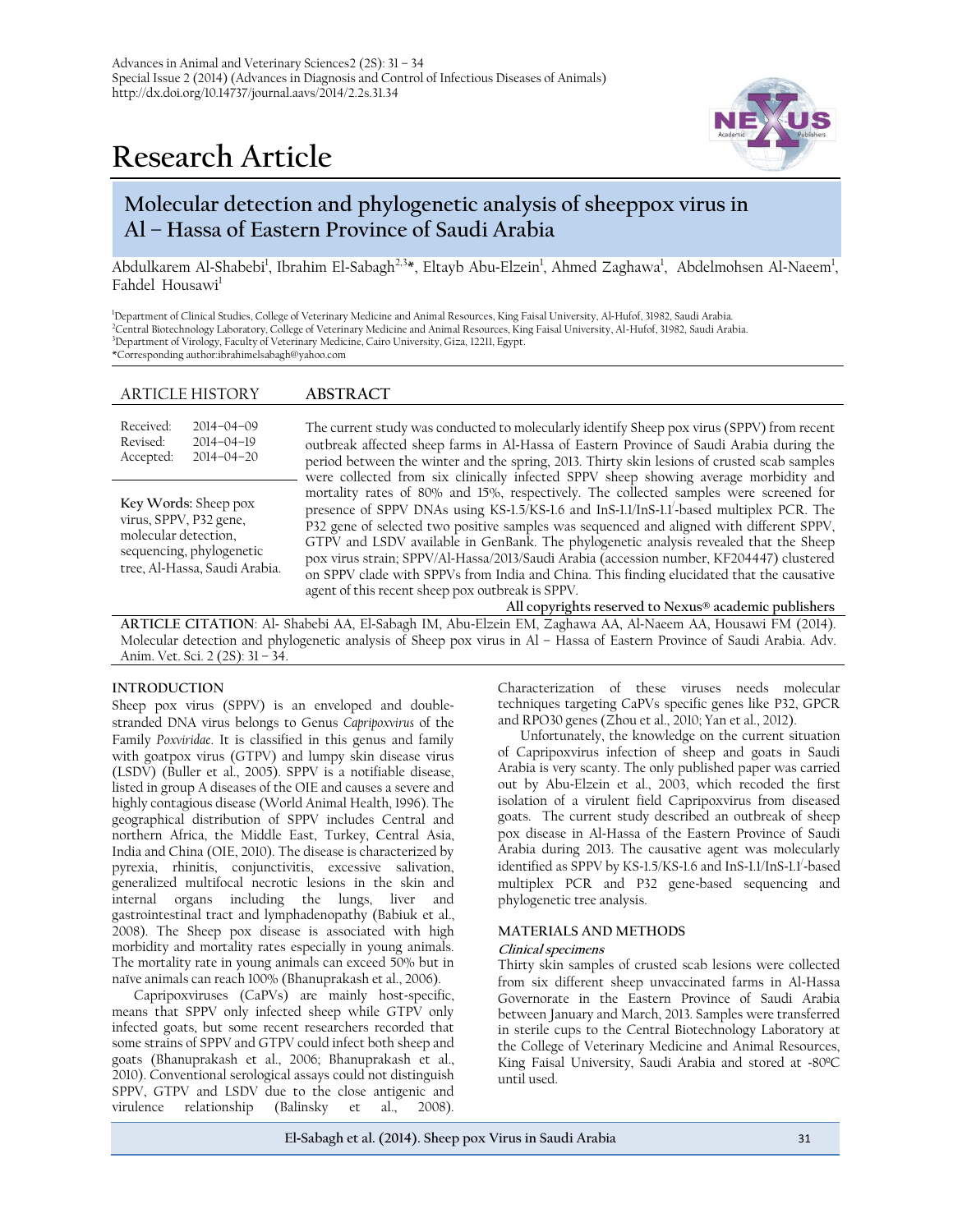

### **DNA extraction**

Total DNA was extracted from up to 25 mg tissue samples as well as commercial live attenuated Sheep pox virus as positive control using DNeasy Blood and Tissue Kit (QIAGEN, USA). After complete lysis of the specimens by ATL buffer and proteinase K, absolute ethanol was added, then the mixture was transferred to a spin column according to manufacturer`s protocol. Purified DNAs were recovered in 150 µl AE buffer and stored at -20ºC for further testing.

| Table 1: Oligonucleotide primes for multiplex and P32 gene PCR |  |  |  |
|----------------------------------------------------------------|--|--|--|
|----------------------------------------------------------------|--|--|--|

# **Oligonucleotides Primers**

The primers used in PCR assays were KS-1.5/KS-1.6 and InS-1.1/InS-1.1/ , which used in multiplex PCR for SPPV screening and B68/B69 primers that used for partial sequencing of P32 gene. These primers were analyzed by OligoAnalyzer 3.1 Integrated DNA Technologies, USA and synthesized by Metabion International AG, Germany. The complete data of primers are shown in Table 1.

| Target gene                | Primes<br>name | Sequence $(5/-3/)$              | Amplicons<br>size | Reference                 |
|----------------------------|----------------|---------------------------------|-------------------|---------------------------|
| KS-1 DNA                   | $KS-1.5$       | 5/-GTGTGACTTTCCTGCCGAAT-3/      | 149bp             |                           |
| fragment                   | $KS-1.6$       | 5/-TCTATTTTATTTCGTATATC-3/      |                   | Mangana-Vougiouka et al., |
| Inverted                   | $InS-1.1$      | 5/-AGAAACGAGGTCTCGAAGCA-3/      | 289bp             | 2000                      |
| terminal<br>repeats (ITRs) | $InS-1.1'$     | 5/-GGAGGTTGCTGGAAATGTGT-3/      |                   |                           |
| P32 gene                   | <b>B68</b>     | 5/-CTAAAATTAGAGAGCTATACTTCTT-3/ | 390bp             | Heine et al., 1999        |
|                            | <b>B69</b>     | 5/-CGATTTCCATAAACTAAAGTG-3/     |                   |                           |

# **Multiplex PCR for detection of Sheep pox virus**

The extracted DNAs were screened for presence of SPPV by multiplex PCR using HotStartTaq® Plus Master Mix Kit (QIAGEN, USA). 2 µl sample of each purified genomic DNAs were amplified in 20 µl of the final volume of a 2X HotStartTaq Plus Master Mix containing 1.5 mM MgCl2, 200 µM of each dNTP and 1 unit HotStartTaq Plus DNA polymerase and 10 µM of each KS-1.5/KS-1.6 and InS-

1.1/InS-1.1/ primers. Thermocycling conditions were enzyme activation and initial denaturation at 95 ºC for 5 minutes followed by 35 cycles of 94 ºC for 30 second, 43 ºC for 30 second and  $72 \text{ °C}$  for 30 second and a final extension step at 72 ºC for 10 minutes. The amplified PCR products were electrophoresed in 1.5% agarose gel stained with ethidium bromide and documented using ultraviolet gel documentation system (BIORAD).

**Table 2**: Viruses used in the Phylogenetic tree construction

| <b>Isolate Definition</b>         | Origin       | <b>GenBank Accession</b> |
|-----------------------------------|--------------|--------------------------|
| SPPV/AV40/China                   | China        | HQ607368                 |
| SPPV/TVR/India                    | India        | DQ153225                 |
| SPPV/BAF/India                    | India        | DO153226                 |
| SPPV/Rumanian Fanar/India         | India        | AY368684                 |
| SPPV/Makhdoom/2007/India          | India        | EU314721                 |
| SPPV/Goat/India                   | India        | FI748487                 |
| SPPV/Pune-08/India                | India        | FJ882029                 |
| SPPV/Shanxi/China                 | China        | HM770955                 |
| SPPV/Ningx/2009/China             | China        | IN596274                 |
| GTPV/Yemen(Sanaa)/1983            | Yemen        | FU625262                 |
| GTPV/Viet Nam (NinhThuan)/2005    | Vietnam      | EU625263                 |
| GTPV/HuB/2009/China               | China        | IN596275                 |
| GTPV/Chong Q/2009/China           | China        | HM572329                 |
| GTPV/India                        | India        | FI748488                 |
| GTPV/China                        | China        | EF522181                 |
| GTPV/Liujiang/China/2003          | China        | AY773088                 |
| SPPV/RM/65/Iran                   | Iran         | F1917518                 |
| LSDV/NI-2490/Kenya                | Kenya        | AF325528                 |
| GTPV/G20-LKV/Kazakhstan           | Kazakhstan   | AY077836                 |
| GTPV/Pellor/Kazakhstan            | Kazakhstan   | AY077835                 |
| LSDV/Neethling vaccine LW/1959/SA | South Africa | AF409138                 |
| SPPV/Niskhi/Kazakhstan            | Kazakhstan   | AY077834                 |
| SPPV/A/Kazakhstan                 | Kazakhstan   | AY077833                 |
| SPPV/17077-99/TU-V02127/Turkey    | Turkey       | AY077832                 |
| SPPV/Nigeria/1                    | Nigeria      | AF124517                 |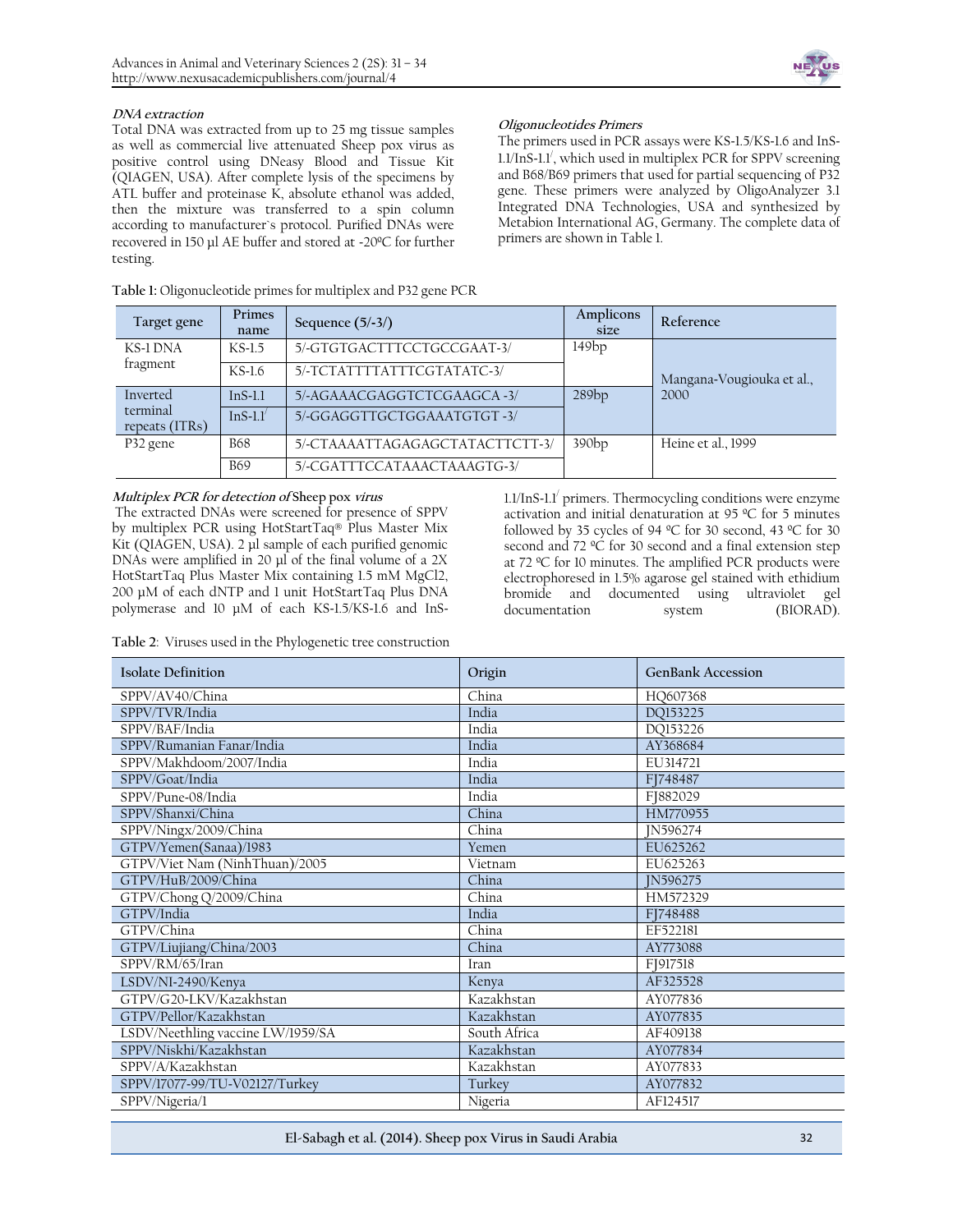

#### **Sequencing and construction of phylogenetic tree**

A 390 bp of P32 gene (envelope protein) of some detected SPPV were amplified using B68/ B69 primers in HotStartTaq® Plus Master Mix Kit (QIAGEN, USA). The PCR master mix and thermocycling conditions were similar to that in multiplex PCR except the annealing temperature was 48 ºC. The 390 bp PCR specific band was excised from the agarose gel, purified using Montàge DNA gel extraction kit (Millipore, USA) and sequenced in an automated ABI 3730 DNA sequencer (Applied Biosystems, USA). The obtained sequence was analyzed using online BLAST server and compared with capripoxviruses sequences available in GenBank (Table 2). A phylogenetic tree was constructed using MEGA version 5.20 software.

#### **GenBank accession number**

The obtained P32 gene sequence of one of the detected SPPV was submitted to the GenBank database with the accession number (KF204447), Sheep pox virus strain SPPV/Al-Hassa/2013/Saudi Arabia.

# **RESULTS AND DISCUSSION Sheeppox virus outbreak 2013**



**Figure 1 :** Typical cutaneous lesions of Sheep pox of Al-Hassa outbreak of the Eastern Province of Saudi Arabia in 2013

Between January and March, 2013 a Pox-like disease was observed in different sheep farms in the Eastern Province of



**Figure 2:** Agarose gel electrophoresis of multiplex PCR amplified products of sheep pox disease field samples. Lanes M, molecular weight markers; Lanes 1-11 field samples; Lane 12, Sheep pox virus vaccine strain served as positive control and Lane 13, water served as negative control.

Saudi Arabia. The infected sheep suffered from pyrexia accompanied with cutaneous papules and vesicles especially in wool-less areas of skin (Figure. 1). The average morbidity rate was 80%, whereas the mortality rate was 15%. Post-mortem examination of dead sheep showed no nodules in the lungs.

#### **Multiplex PCR testing of suspicious samples**

Thirty papules/scabs suspected Sheep pox virus infected samples were positive for viral DNAs in multiplex PCR. Approximately 149 and 289 bp individual sharp bands



**Figure 3:** Agarose gel electrophoresis of the PCR products of the P32 gene. Lane M, molecular weight marker; Lanes, 1 and 2 field samples; Lane 3, Sheep pox virus vaccine served as positive control and Lane 4, water served as negative control.

were observed in gel electrophoresis for positive samples in comparison with vaccinal strain as positive control and non-template negative control (Figure 2).



**Figure 4:** Phylogenetic tree of 26 Capripoxviruses based on partial nucleotide sequence of P32 gene. The Saudi Arabia strain is marked with solid square.

#### **Sequencing and phylogenetic tree analysis**

A 390 bp from P32 gene were successfully amplified from two selected positive Sheep pox virus field samples (Figure.3). For further confirmation of the identity of the

**El-Sabagh et al. (2014). Sheep pox Virus in Saudi Arabia** 33